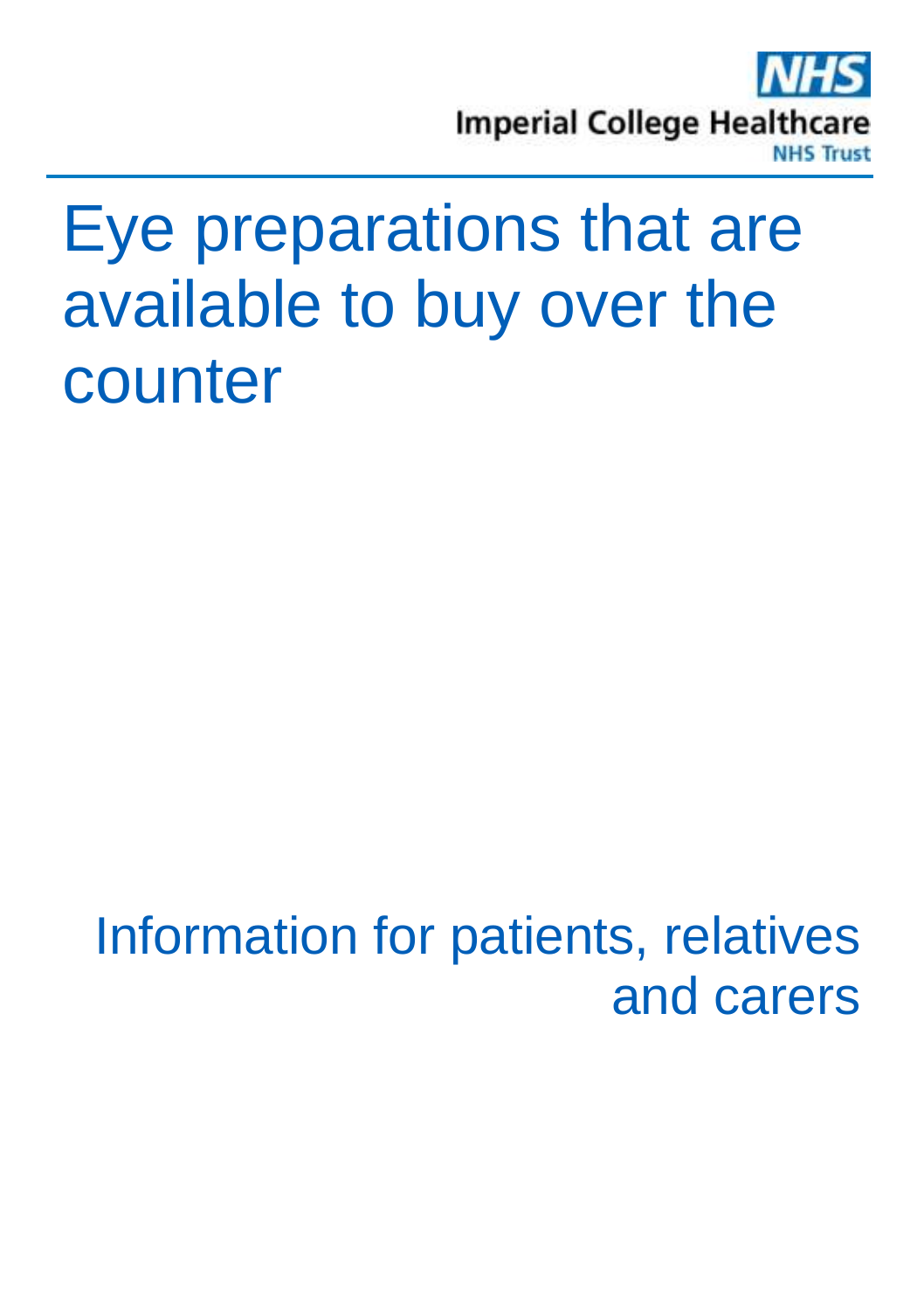### **Introduction**

This leaflet will advise you on which prescribed eye preparations are available to buy over the counter in your local community pharmacy. This may be cheaper than paying the NHS prescription charge.

This leaflet will also advise you about commonly used medicines for eye conditions that should be bought over the counter and that will not generally be prescribed by your GP.

If you have any questions or concerns about the information below, please speak to your doctor or nurse.

## Over the counter eye preparations

National guidance encourages people to self-care for minor or selflimiting illnesses (such as certain forms of dry eyes, blepharitis and conjunctivitis.

This applies to all patients, including those who don't have to pay prescription charges unless they fall under certain medical exceptions.

Your community pharmacist will help you find the correct preparation for your eye problem.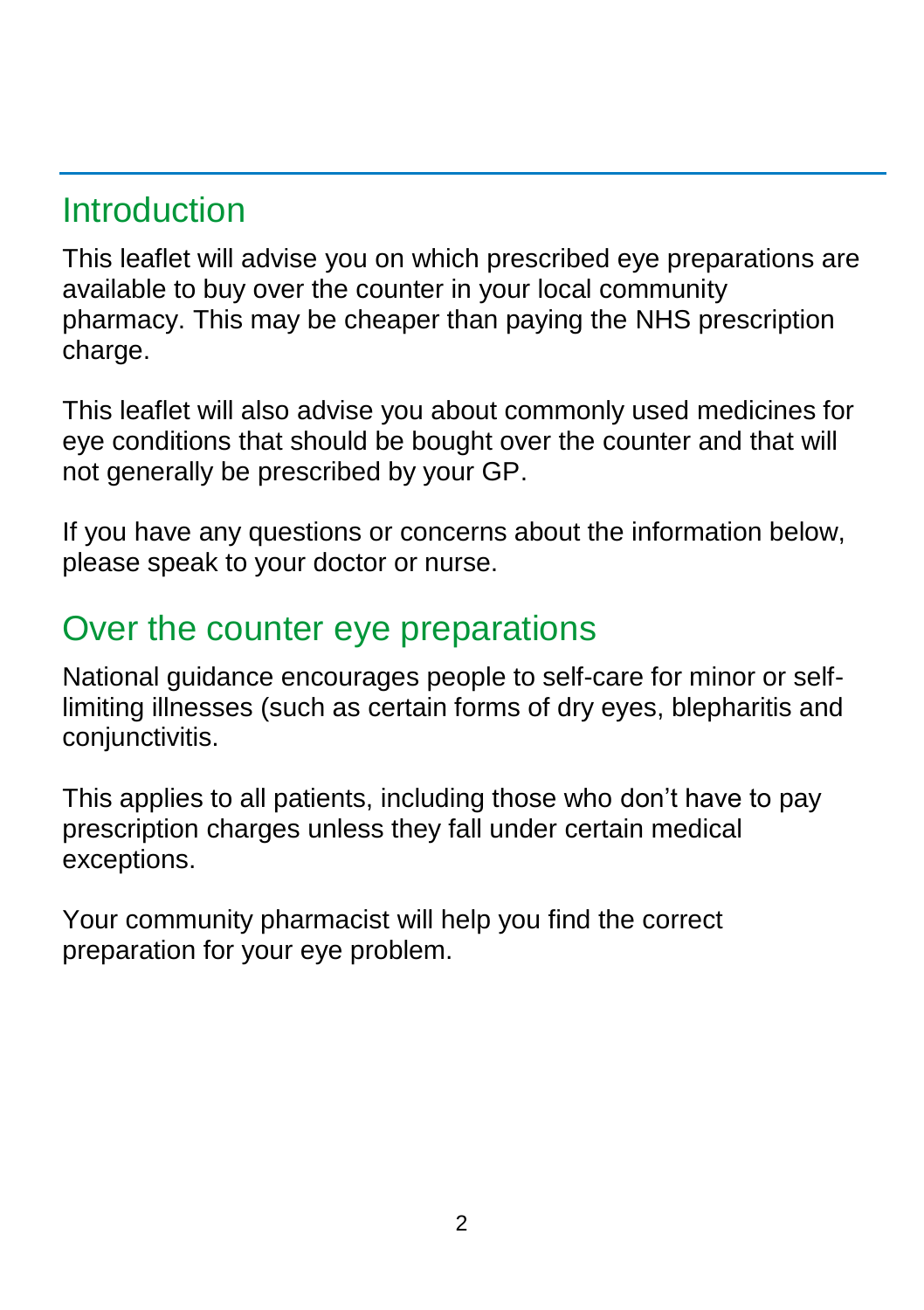#### **Eye preparations that may be recommended to you.**

**These are generally cheaper to buy over the counter from your local community pharmacy than if you pay for your prescriptions.**

| <b>Eye lubricants</b>                                | <b>Examples of brands</b><br>and pack sizes (this is<br>not an exhaustive list)                                                                                    |
|------------------------------------------------------|--------------------------------------------------------------------------------------------------------------------------------------------------------------------|
| Carbomer 980 0.2% eye drops                          | GelTears <sup>®</sup> - 10g<br>Viscotears Liquid Gel® -<br>10 <sub>q</sub>                                                                                         |
| Carbomer 980 0.2% preservative-free<br>eye drops     | <b>Viscotears Single Dose</b><br>Unit 2.0mg/g Eye Gel® -<br>30 units x 0.6ml dose<br>vials                                                                         |
| Carbomer 980 0.36% eye drop gel<br>preservative free | Blephagel 0.36% eye gel<br>preservative free® - 30g                                                                                                                |
| Carmellose sodium 0.5% eye drops                     | 10ml                                                                                                                                                               |
| Carmellose sodium 0.5% eye drops                     | 30 units x 0.4ml dose                                                                                                                                              |
| preservative-free                                    | vials                                                                                                                                                              |
| Carmellose sodium 1% preservative-<br>free eye drops | 30 units x 0.4ml dose<br>vials                                                                                                                                     |
| Hypromellose 0.3% eye drops                          | 10 <sub>ml</sub>                                                                                                                                                   |
| Hypromellose 0.5% eye drops                          | 10 <sub>ml</sub>                                                                                                                                                   |
| Hypromellose 0.3% preservative-free<br>eye drops     | 30 units x 0.4ml<br>10 <sub>ml</sub>                                                                                                                               |
| Liquid paraffin eye ointment                         | Lacri-lube eye ointment <sup>®</sup><br>5g<br>Refresh Night time eye<br>ointment <sup>®</sup> - $3.5g$<br>Xailin Night lubricant eye<br>ointment <sup>®</sup> - 5g |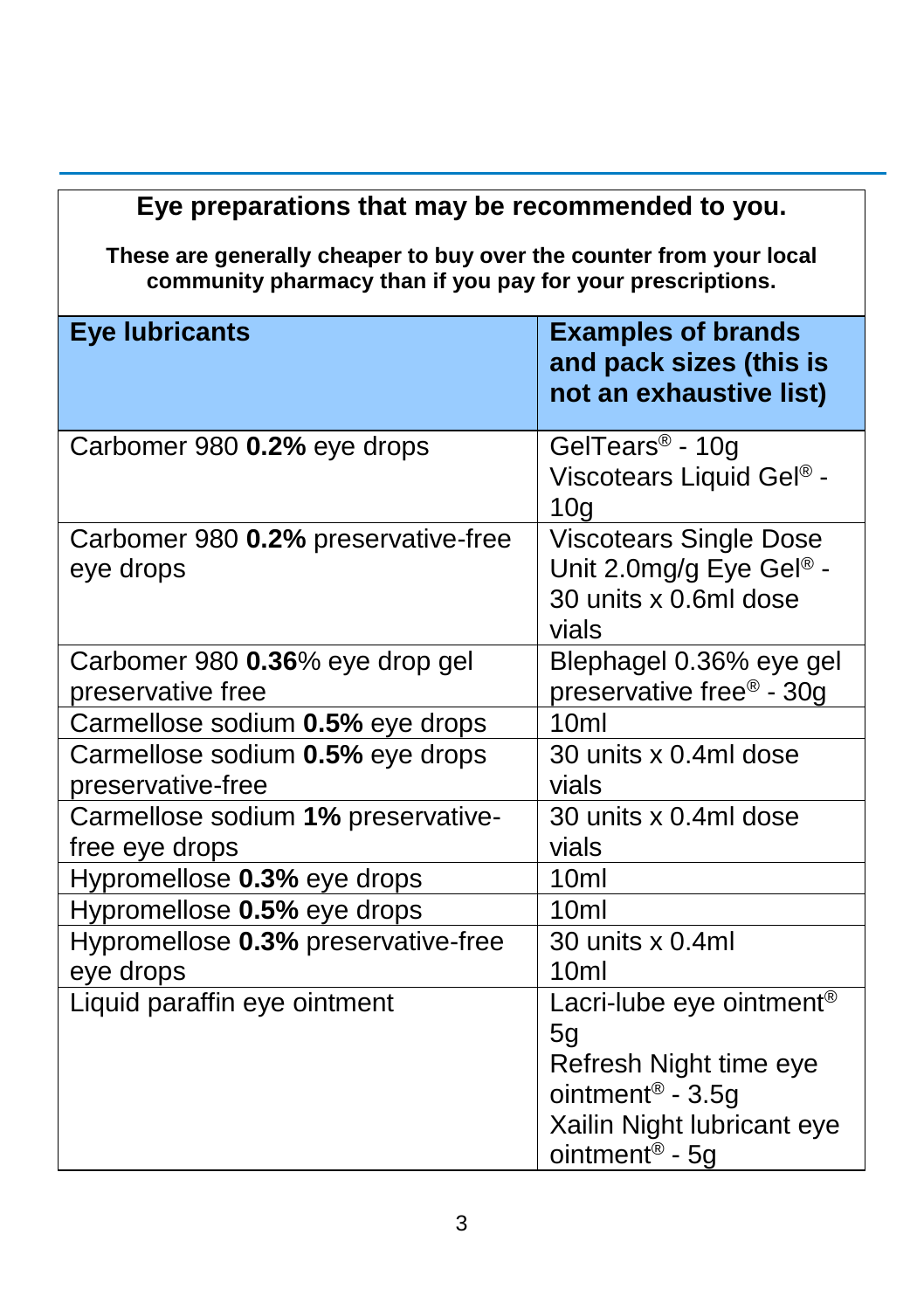| Polyvinyl alcohol 1.4% eye drops     | 10ml                                   |
|--------------------------------------|----------------------------------------|
|                                      | 15ml                                   |
|                                      | 30 units x 0.4ml                       |
| Sodium hyaluronate 0.1% preservative | Hylo-Tear 0.1%                         |
| free eye drops                       | preservative free eye                  |
|                                      | drops <sup>®</sup> - 10ml              |
| Sodium hyaluronate 0.2%              | HydraMed 0.2% eye                      |
| preservative-free eye drops          | drops preservative free <sup>®</sup> - |
|                                      | 10 <sub>ml</sub>                       |
|                                      | HydraMed 0.2% eye                      |
|                                      | drops 0.5ml unit dose                  |
|                                      | preservative free <sup>®</sup> - 30    |
|                                      | units x 0.5ml unit vials               |
| Retinol palmitate 250 unit/g, liquid | VitA-POS eye ointment                  |
| paraffin, wool fat eye ointment      | preservative free <sup>®</sup> - 5g    |
| <b>Other eye preparations</b>        | <b>Examples of brands</b>              |
|                                      | and pack size (this is                 |
|                                      | not an exhaustive list)                |
|                                      |                                        |
| Chloramphenicol 0.5% eye drops       | 10 <sub>ml</sub>                       |
| Chloramphenicol 1% eye ointment      | Golden Eye Antibiotic 1%               |
|                                      | eye ointment <sup>®</sup> - 4g         |
| Lodoxamide 0.1% eye drops            | 10ml                                   |
| Sodium cromoglicate ointment 2 %     | 5ml                                    |
| eye drops                            | 10ml                                   |

**Please note any brands stated in this leaflet are examples and not recommendations on brands. Your community pharmacist can suggest appropriate brand substitutes where appropriate.**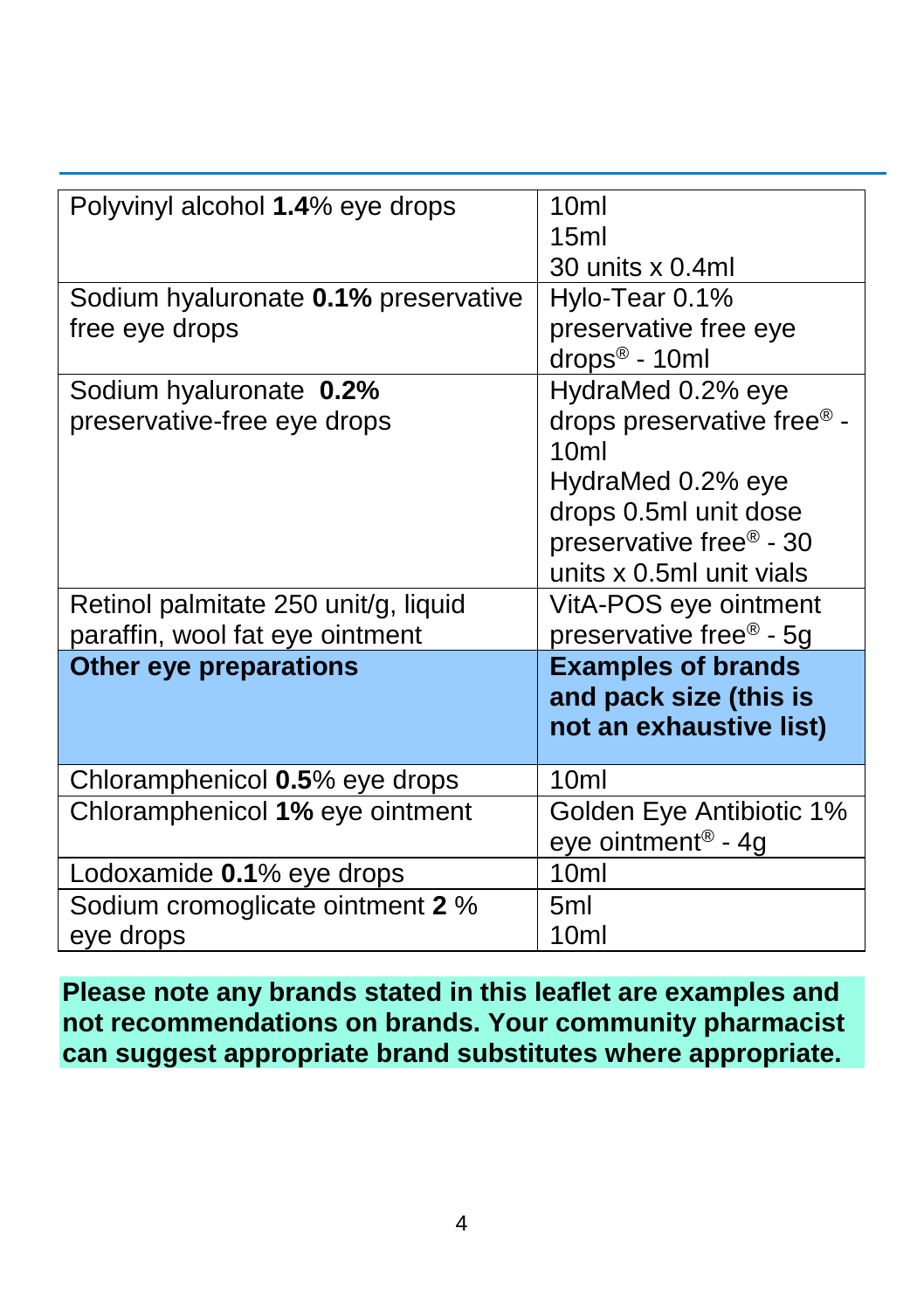### Other medicines and items which you can buy over the counter

The following items should be bought over the counter (OTC) and cannot be prescribed by your GP:

Over the counter oral vitamins recommended for eye conditions, including: PreserVision Tablets®, PreserVision AREDS 2 Formula soft gels<sup>®</sup>, Ocuvite Complete capsules<sup>®</sup>, Ocuvite Lutein capsules<sup>®</sup>, MacuVision tablets®, MacuShield capsules®, Lutein-Vision Advanced capsules®, omega 3 eye supplements

### How do I make a comment about my visit?

We aim to provide the best possible service and staff will be happy to answer any of the questions you may have. If you have any **suggestions** or **comments** about your visit, please either speak to a member of staff or contact the patient advice and liaison service (**PALS**) on **020 3313 0088** (Charing Cross, Hammersmith and Queen Charlotte's & Chelsea hospitals), or **020 3312 7777** (St Mary's and Western Eye hospitals). You can also email PALS at [imperial.pals@nhs.net](mailto:imperial.pals@nhs.net) The PALS team will listen to your concerns, suggestions or queries and is often able to help solve problems on your behalf.

Alternatively, you may wish to complain by contacting our complaints department:

Complaints department, fourth floor, Salton House, St Mary's Hospital, Praed Street London W2 1NY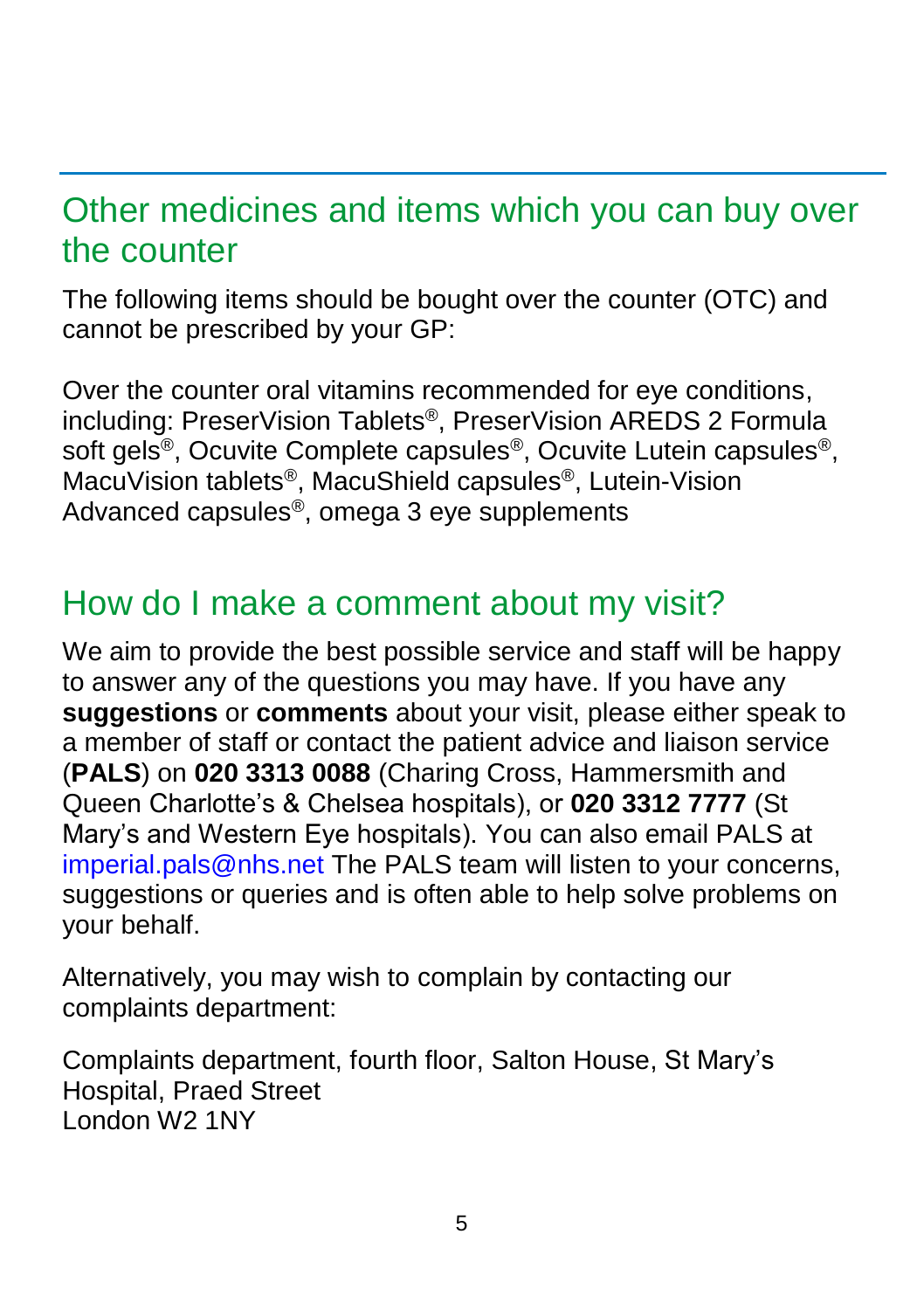Email: [ICHC-tr.Complaints@nhs.net](mailto:ICHC-tr.Complaints@nhs.net)

Telephone: **020 3312 1337 / 1349** 

## Alternative formats

This leaflet can be provided on request in large print or easy read, as a sound recording, in Braille or in alternative languages. Please email the communications team: [imperial.communications@nhs.net](mailto:imperial.communications@nhs.net)

## Wi-fi

Wi-fi is available at our Trust. For more information visit our website: [www.imperial.nhs.uk](http://www.imperial.nhs.uk/)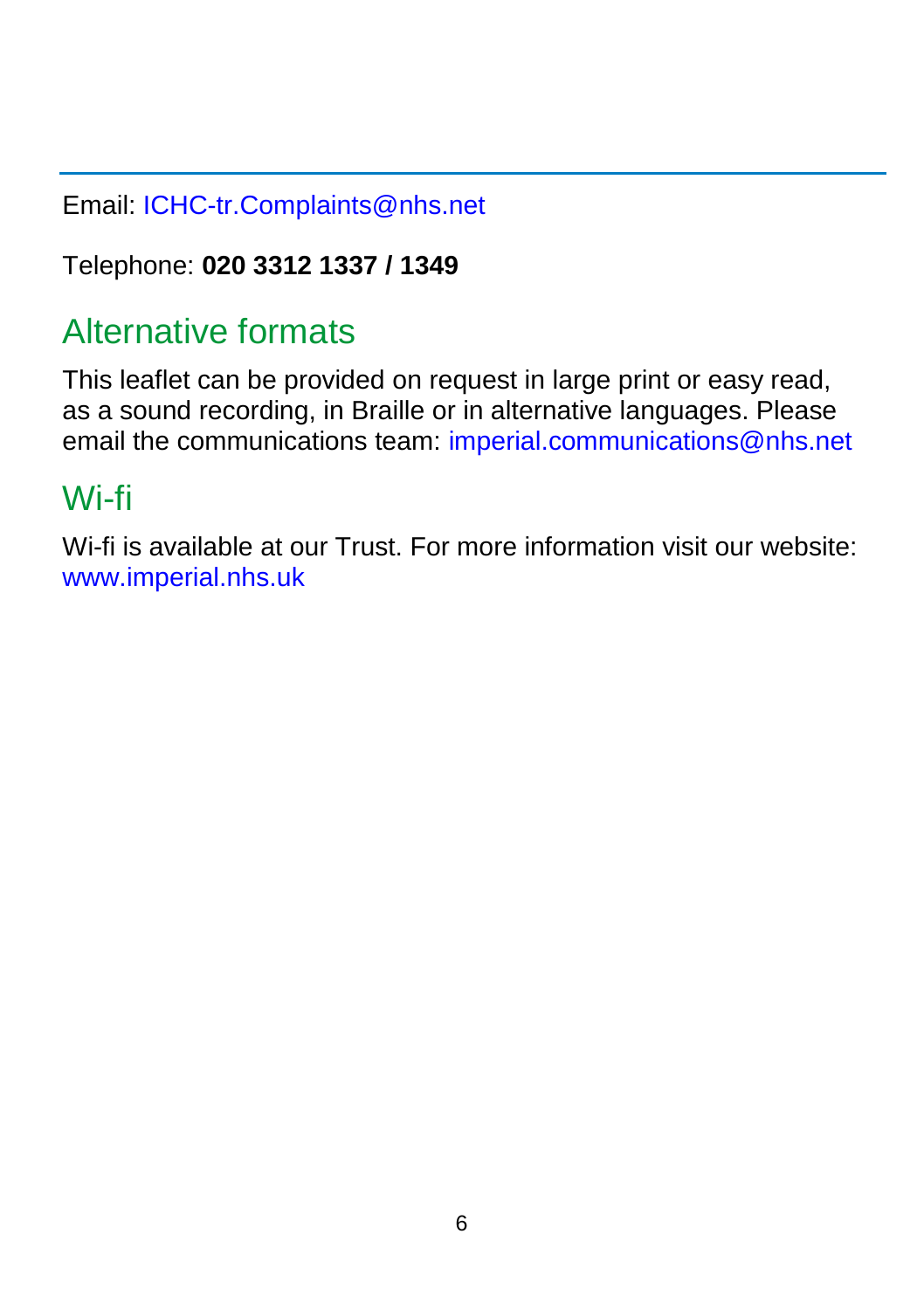## **Notes**